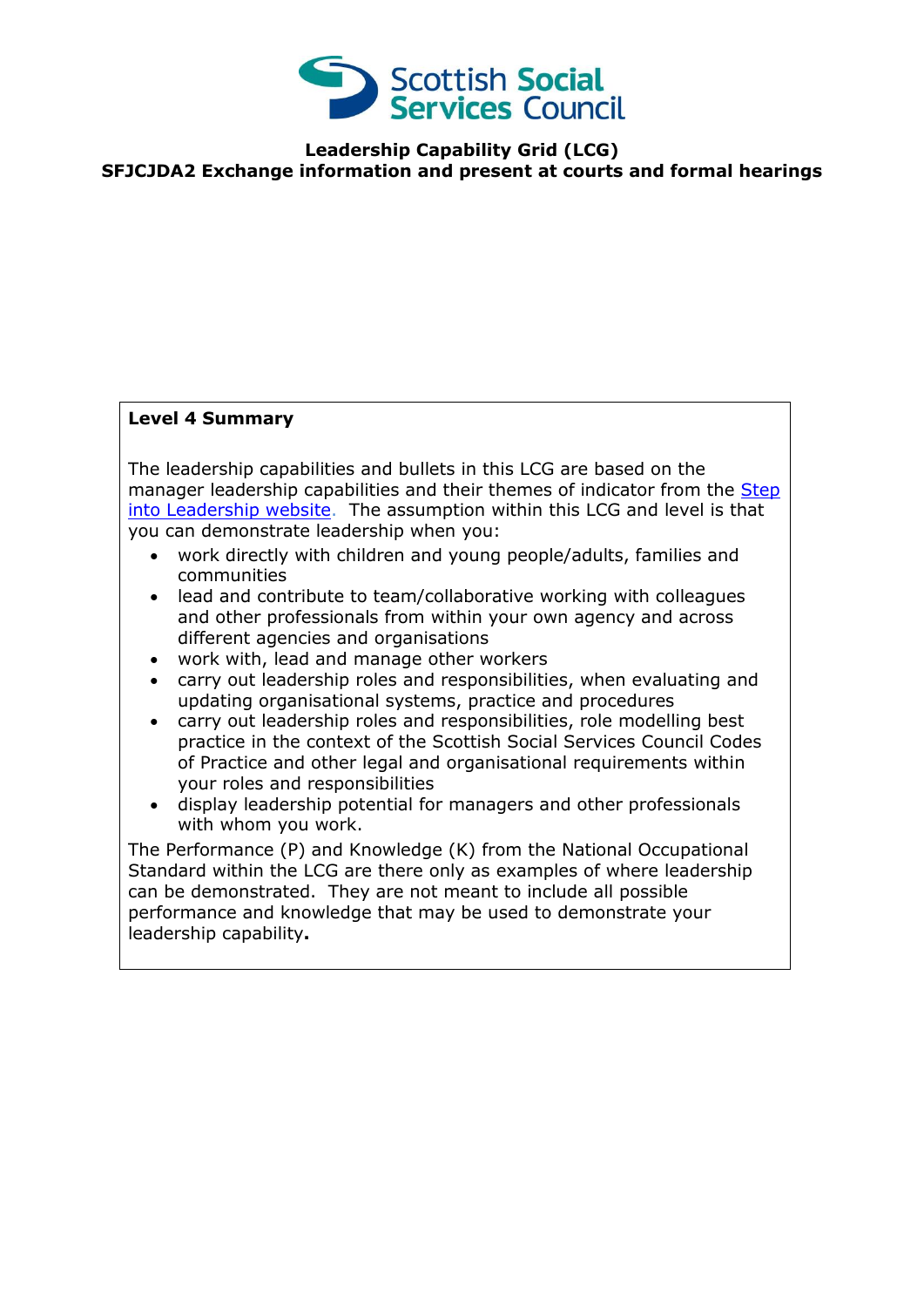

## **Leadership Capability Grid (LCG) SFJCJDA2 Exchange information and present at courts and formal hearings**

| Leadership<br>capabilities         | When providing and presenting information for courts and formal<br>hearings you can demonstrate leadership capabilities by:                                                                                                                                                                                                                                                                                                                                                                                                                                                                                                                                                                                                                                                                                                   |
|------------------------------------|-------------------------------------------------------------------------------------------------------------------------------------------------------------------------------------------------------------------------------------------------------------------------------------------------------------------------------------------------------------------------------------------------------------------------------------------------------------------------------------------------------------------------------------------------------------------------------------------------------------------------------------------------------------------------------------------------------------------------------------------------------------------------------------------------------------------------------|
| <b>Vision</b>                      | Providing a vision for those with whom you work and your organisation<br>when you:<br>• See how best to make a difference when identifying $(P1-3, 17-20, 25, 27)$ ;<br>K1-5,11,16,24-25,35-39)<br>Communicate and promote ownership of the vision when seeking extra<br>$\bullet$<br>support ( $P4,6,28$ ; K20), working with others ( $P28$ ) and recording and<br>reporting (P27-37,43,46; K43-46)<br>Promote public service ethos through active participation and<br>personalisation (P1,2,7,8,11,13,14,15,20-26, K1-5,11,13-19,28,30),<br>when working others and when recoding and reporting ( $P27-37$ )<br>Thinking and planning strategically when demonstrating knowledge and<br>$\bullet$<br>practice of organisational, local and national policies and procedures<br>$(P26, 27, 32, 37; K6, 8-9, 26-27, 32-34)$ |
| Self-<br>leadership                | Displaying self-leadership when you:<br>• Demonstrate and adapt leadership in response to changing needs and<br>preferences ( $P5,16,20,35-36$ ; K23) and overcoming barriers ( $P20$ )<br>Improve own leadership by seeking advice $(P4, 6, 36; K20, 23)$<br>$\bullet$<br>Enabling intelligent risk taking when communicating with difficult,<br>$\bullet$<br>complex and sensitive issues ( $P$ 21-26; K15,40-41) and protecting<br>yourself (K31)<br>Demonstrate and promote resilience when adapting practice and<br>$\bullet$<br>overcoming barriers (P5,16,18,20,35-36; K3,4,19,30)<br>Challenge discrimination and oppression ( $P20$ ; K1,4)<br>$\bullet$                                                                                                                                                             |
| <b>Motivating</b><br>and inspiring | Motivating and inspiring others when you:<br>• Inspire people by personal example ( $P10,28$ ; K14-20)<br>• Recognise and value the contribution of others ( $P$ 4,6,36; K9-10,20)<br>• Support the creation of a learning and performance culture ( $P4, 6, 8, 18$ ,<br>20,23,25,27-28,31; K16-20,23,39)                                                                                                                                                                                                                                                                                                                                                                                                                                                                                                                     |
| <b>Empowering</b>                  | Empowering people when you:<br>• Enable leadership at all levels $(P1, 2, 4, 6-7, 20, 21, 25, 27, 31; K8-9, 16-20)$<br>Driving the creation of a knowledge and management culture by<br>seeking and providing information to enable understanding<br>$(P4, 6, 8, 25, 31, 33 - 36; K16 - 20, 23, 39)$<br>Promote professional autonomy (P1-3,17-20,25,27; K16-20,23-25)<br>Involve people in development and improvement (P20; K16-20)                                                                                                                                                                                                                                                                                                                                                                                         |